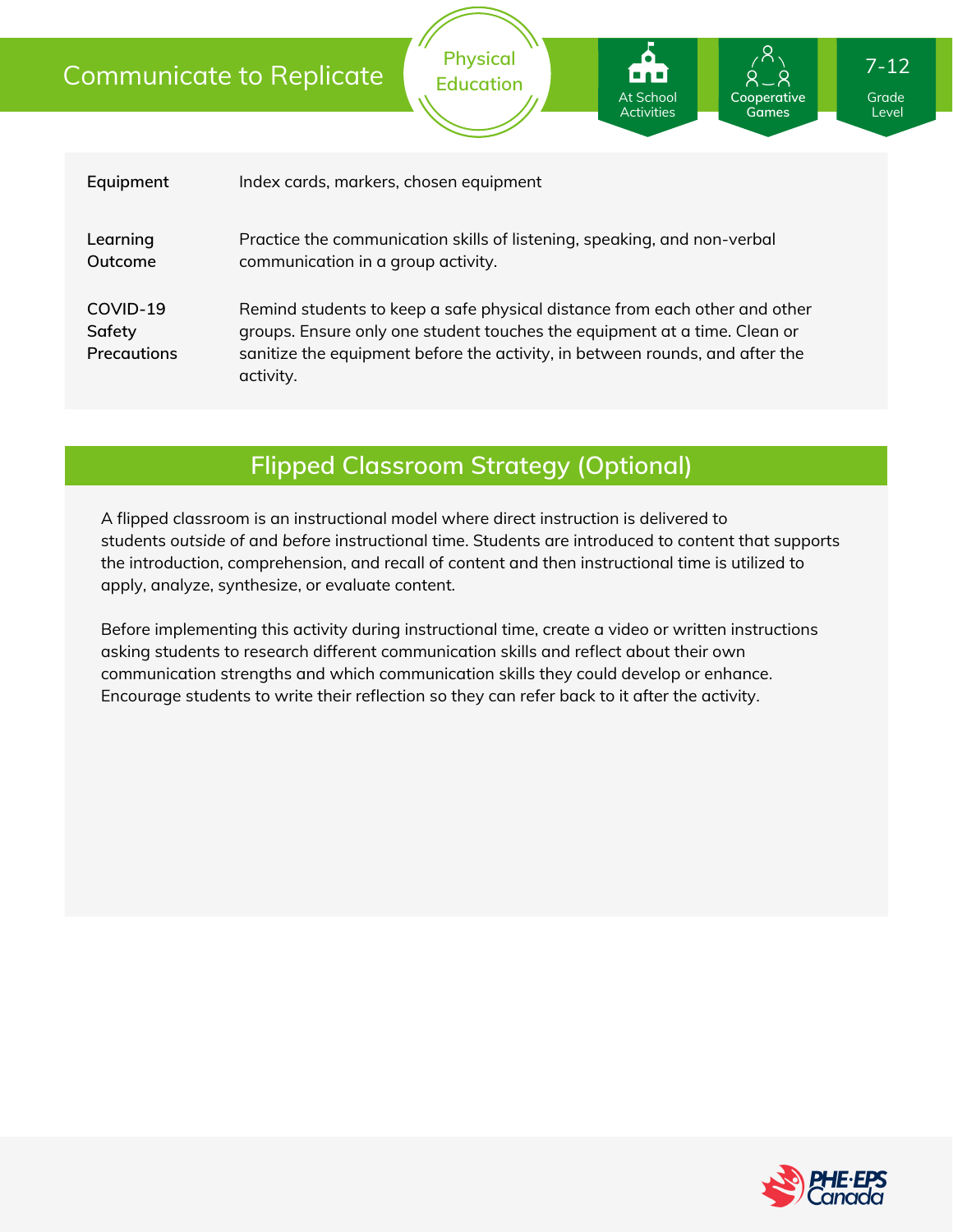**Physical Education**

Choose a variety of equipment that can be set up in different ways (e.g., poly dots, cones, balls, hoops, scarves, rubber chickens, etc.). Divide the equipment so that groups of 4 students have access to 6-8 items of equipment. Draw the equipment organized in a specific way on an index card (e.g., a poly dot with a cone on it, with a hoop to the left of it, a scarf in the hoop, a ball to the right of it, and a rubber chicken above the poly dot). Use the same 6-8 pieces of equipment and draw 3 other (different) ways of organizing it on index cards.

Place a pile of equipment and the associated index cards in different areas around the playing area. Ensure that the index cards are placed face down.

Discuss with students the importance of good communication skills in a team environment. Share that good communication involves:·

- **Listening skills** focus on the speaker, listen actively, keep an open mind·
- **Speaking skills** know how you want to say something, check for comprehension, use more than one way to convey a message·
- **Non-verbal communication** body orientation, gestures, face and eye movements and positions

Ask students to consider what communication skills are their strongest and which area(s) they could develop or enhance. If utilizing a flipped classroom approach, ask students to turn to a classmate and share their reflection completed before the activity.

Divide students into groups of 4 and assign each group to an area with equipment and associated index cards. Introduce students to the different learning roles below.

- **Communicator** only person to look at an index card for the round; uses communication skills to direct group members to use the equipment to design the image on the card
- **Equipment Manager** places equipment; only person to touch the equipment for the round
- **Design Manager** manages other group members to decide where equipment should be placed
- **Encourager** –provides positive verbal and non-verbal encouragement

Students take turns in each of the learning roles listed above. Ensure that between rounds, the equipment manager cleans and sanitizes the equipment before the next round. For the first two rounds, the Communicator can use verbal and non-verbal communication to inform the group how to place the equipment. For the last two rounds, the Communicator can only use non-verbal communication to inform the group how to place the equipment. Remind students to focus on enhancing the communication skills they would like to improve upon throughout the activity.



Grade Level

**Cooperative Games**

At School Activities

7-12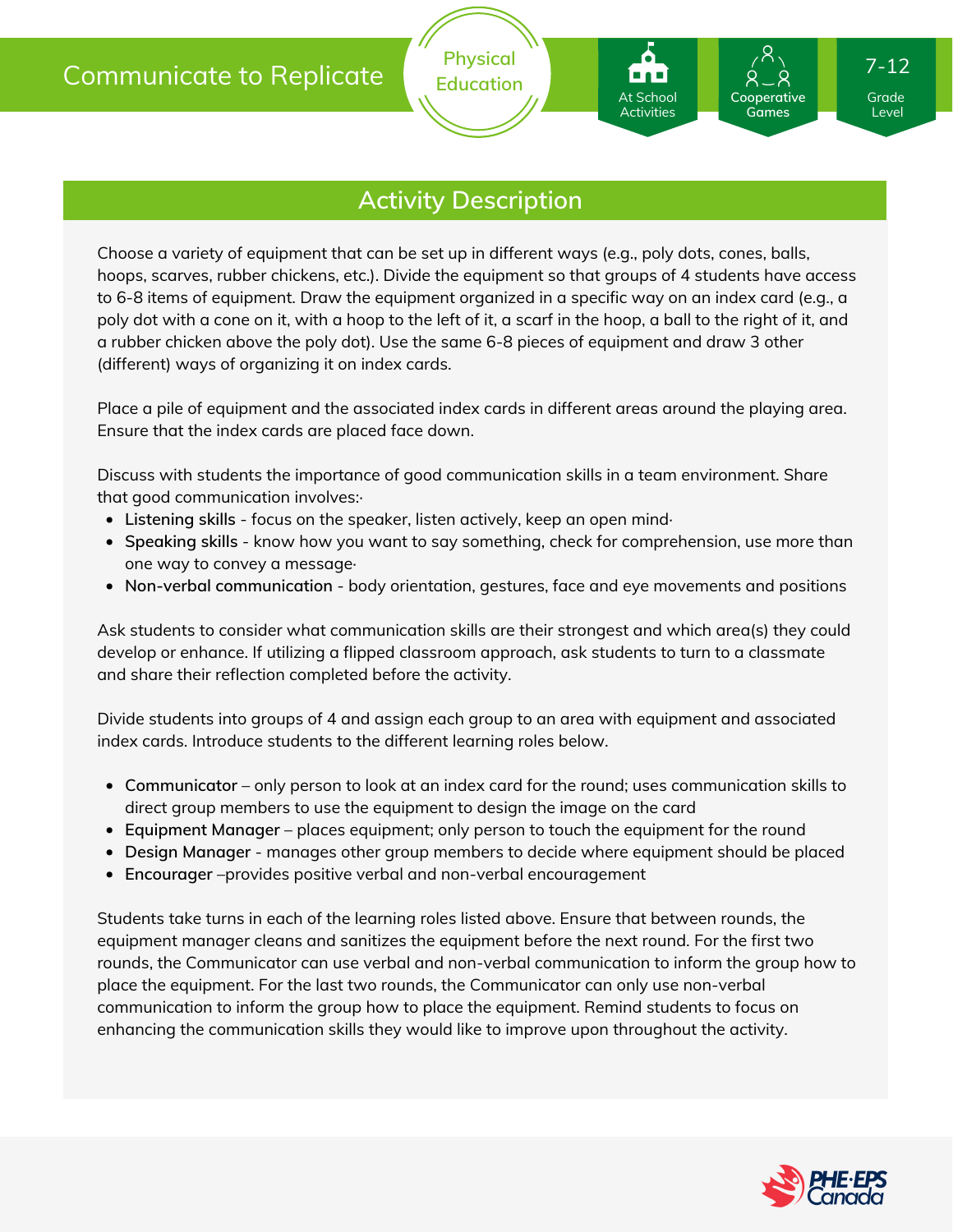#### Communicate to Replicate

**Physical Education**

# **Reflection Questions**

At School **Activities**  Grade Level

**Cooperative Games**

7-12

Reflection is important to support learning during physical education. Consider asking students the reflection questions below and discuss the answers together.

- *How did the activity change when the Communicator used verbal communication versus when they used non-verbal communication?·*
- *What communication skills did you utilize in the different learning roles?*

**S T E P**

## **Inclusion Considerations**

Modifications can be made to a variety of activity components to ensure inclusion. As you plan activities, consider how everyone can be involved and how to modify or adapt the activities to ensure the full inclusion of all. The STEP framework provides modifications to the following activity components space, task, equipment, and people.

| <b>Space</b>                                                      | Task                                                                                                                                         | Equipment                                              | P<br>People                        |
|-------------------------------------------------------------------|----------------------------------------------------------------------------------------------------------------------------------------------|--------------------------------------------------------|------------------------------------|
| Complete the activity in<br>a space with minimal<br>distractions. | Students use different<br>equipment to design<br>common objects (e.g.,<br>geometric shape<br>manipulatives to make a<br>house or a pattern). | Reduce the amount of<br>equipment pieces per<br>group. | Complete the activity in<br>pairs. |



#### **ACT**

**Practice behaviour skills and strategies that facilitate movement competence and confidence.**

**Develop cognitive skills and strategies for a variety of movement contexts that facilitate critical thinking, decision making, and problem solving.**

**Develop psychomotor skills, tactics, and strategies that facilitate a variety of physical activities across diverse**

**Develop affective skills and strategies**







#### **that facilitate healthy and safe relationships with themselves, with others, and with their environment.**

**THINK**

**MOVE**

**environments.**

**FEEL**

**Physical Education**

**Competencies**